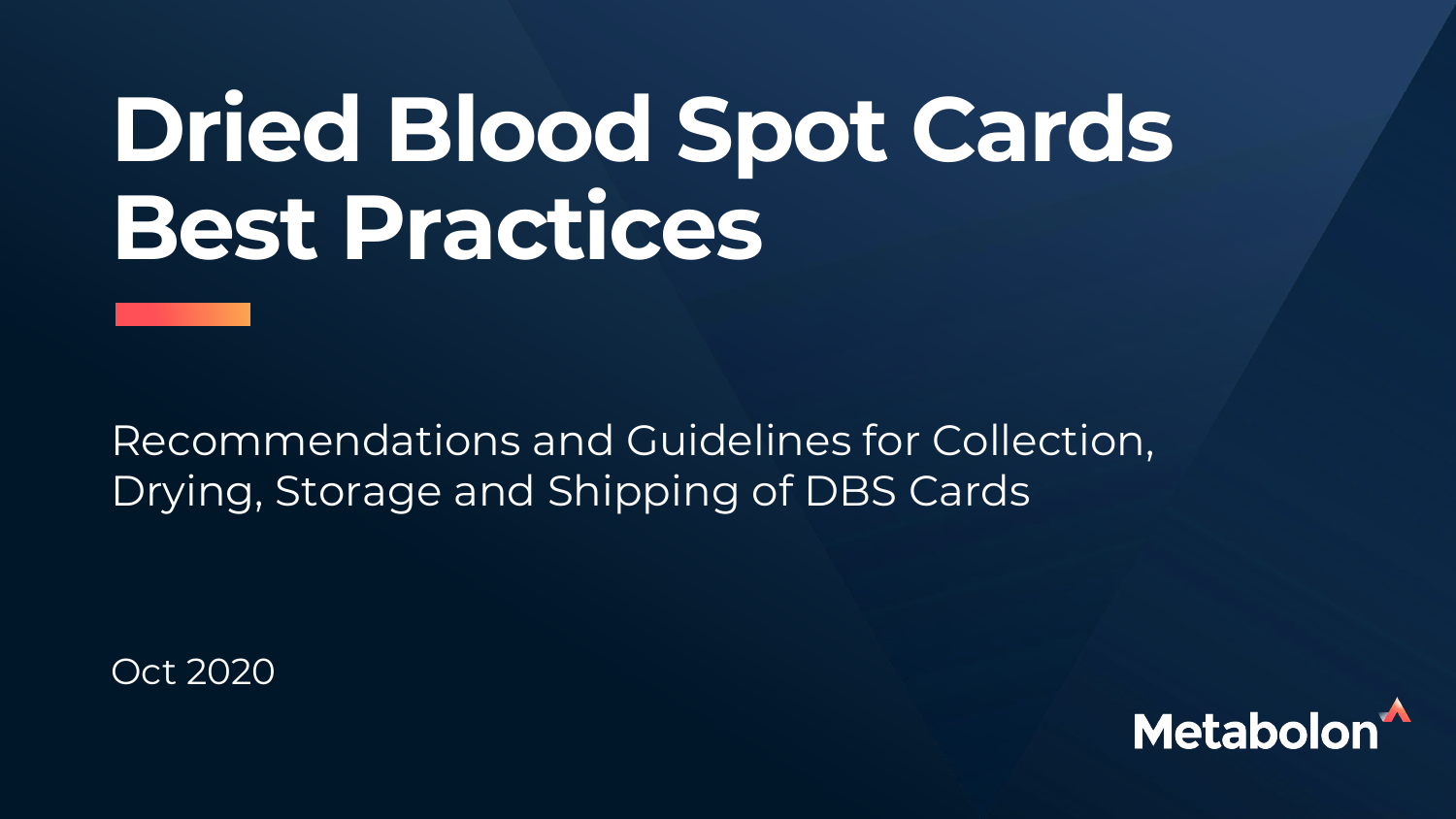## **Sample Requirements**

**Dried Blood Spot Cards** 



#### **WhatmanTM 903 Protein Saver Cards**



- ▶ **Two Spots:** Must be large enough to take one 6 mm punch from each\* (recommend sending  $\geq$  4 spots)
- ▶ **Spot Size:** Recommend ~9 mm ID (~40.0 uL)



- min =  $>$  7 mm ID; "pencil eraser" ( $\sim$ 25 uL)
- max =  $\sim$ 12 mm ID; fills circle ( $\sim$ 55 uL)
- ▶ **Dry Time:** 3-5 hours at room temp (4hrs recommended)
- ▶ **Seal in gas impermeable bags w/ color-changing desiccant**
- ▶ **Store and ship frozen** at -80°C, or as cold as possible.
- ▶ If possible, provide hematocrit (HCT) for each sample, measured at the time of sample collection
- ▶ If possible, provide blank cards from collection site (1 card/40 samples)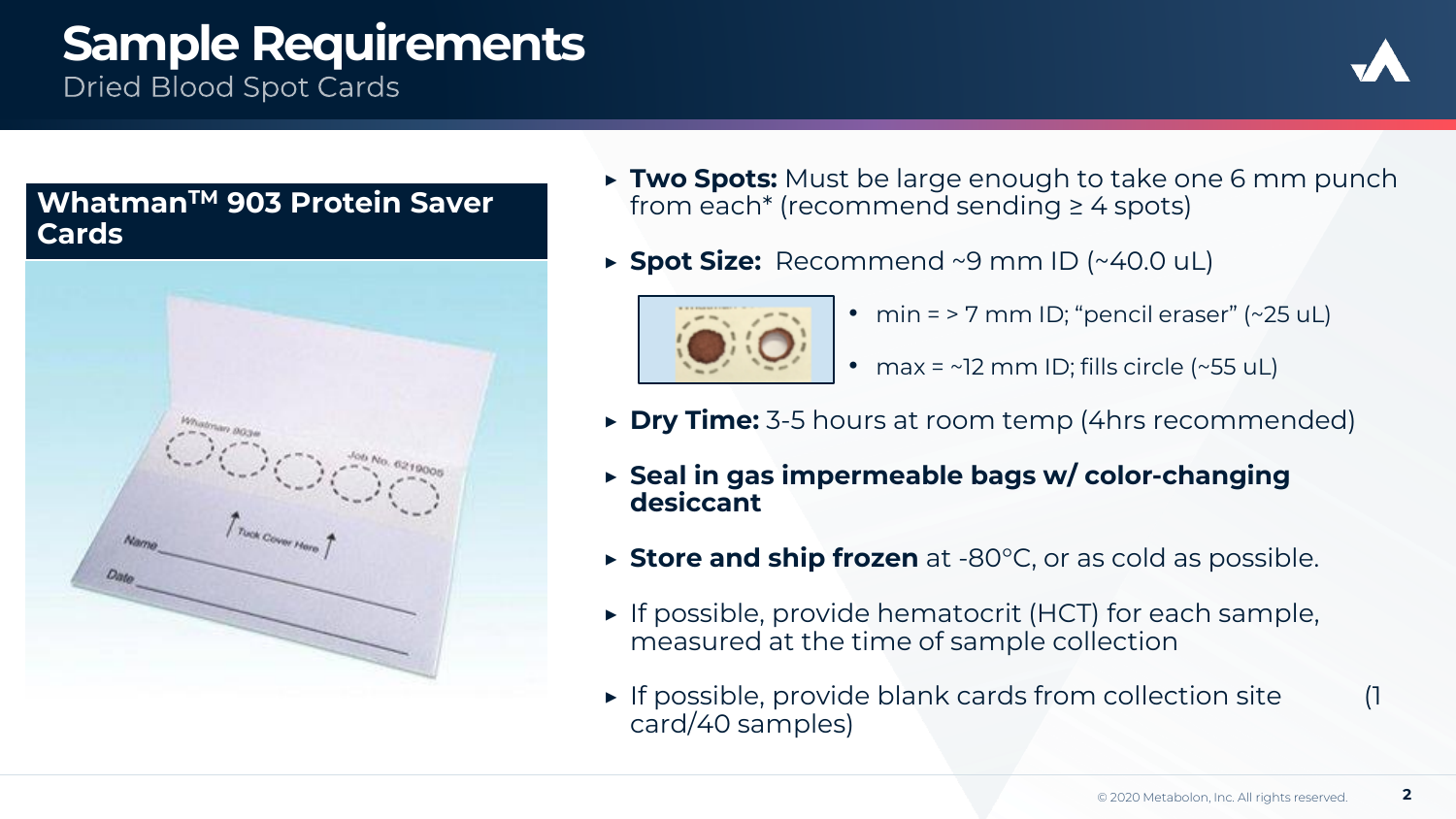### **Spot Appearance**

A "Specimen Check" is performed for every sample at Metabolon





• Uniform brown/red color • > 7 mm diameter

## **Valid Specimen Invalid Specimens**

- **·** Insufficient volume
- More than one drop applied to spot
- Card scratched with pipette tip or capillary
- **Specimen not dry before packaging**
- Too much blood applied, or applied to both sides of card
- Finger touched the card while spotting
- **EXED Alcohol on finger was not dry before puncture**
- Finger squeezed ("milked") to encourage blood flow
- **Desiccant wasn't used (moisture accumulation on card)**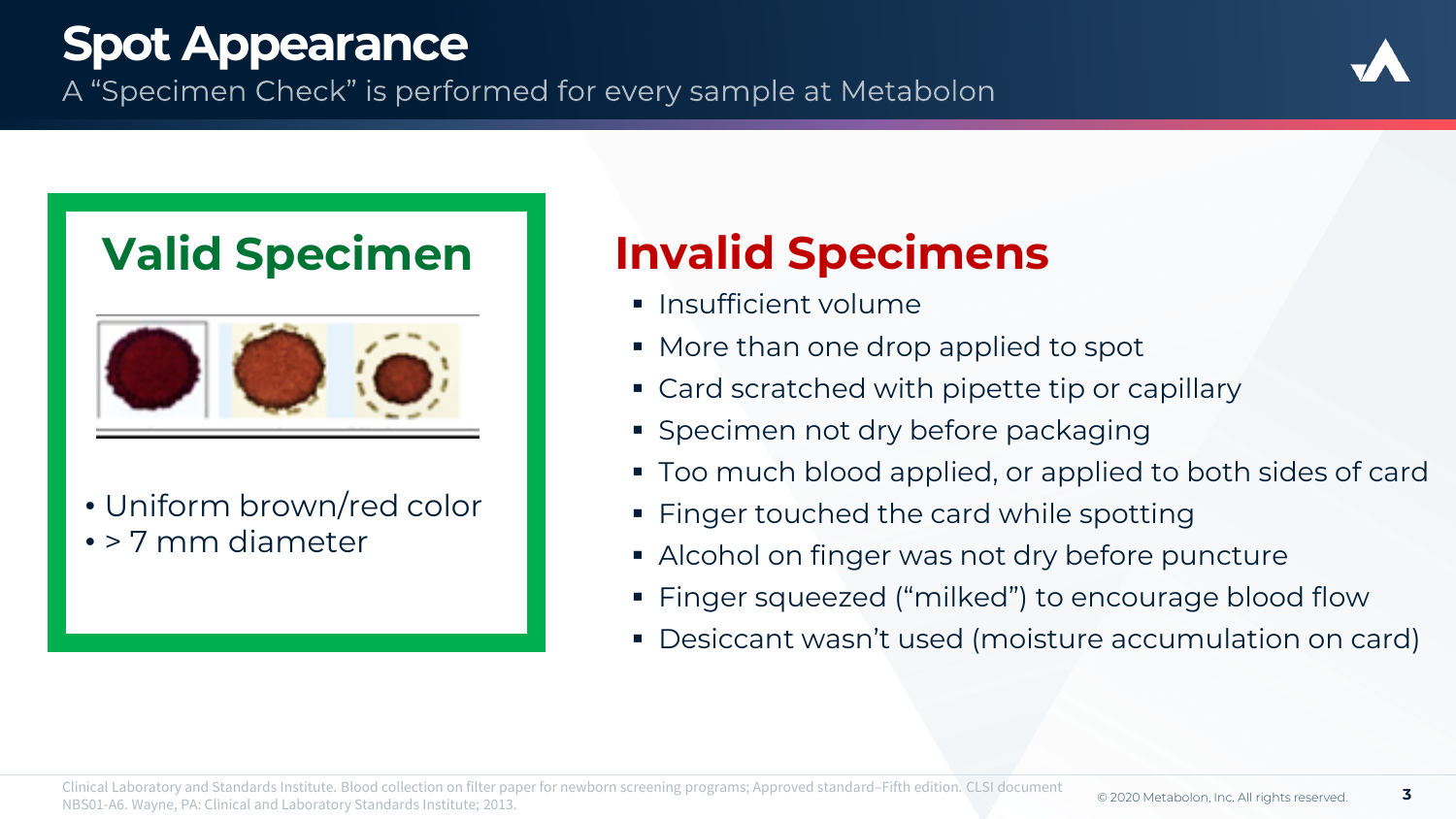# **Critical Success Factors**<br>Common Issues with invalid specimens and potential solutions



| <b>Invalid Specimen</b>        | <b>Issue</b>                                                        | <b>Solutions</b>                                                                                                                                                                                          |
|--------------------------------|---------------------------------------------------------------------|-----------------------------------------------------------------------------------------------------------------------------------------------------------------------------------------------------------|
| 多么的公方                          | <b>Insufficient volume</b>                                          | <b>Read Tips to Increase Blood Flow</b><br>√prepare finger to encourage blood flow<br>√ensure a large droplet forms on finger before spotting                                                             |
|                                | More than one drop applied to spot                                  | Only apply one drop per spot<br>√ move to the next spot, even if the first is too small.<br>$\checkmark$ prick a different finger and spot remaining areas.                                               |
| $\bullet\bullet\bullet\bullet$ | Specimen not dry before packaging                                   | Carefully observe each spot for complete dryness before packaging<br>√high HCT samples take longer to dry<br>√spots in the middle of the card may take longer to dry than others.                         |
| 06605                          | <b>Finger touched the card while</b><br>spotting                    | Be careful not to touch the spots<br>√use the "drip" technique if possible (read "Tips for Blood Flow" for success).                                                                                      |
|                                | Alcohol on finger was not dry<br>before puncture                    | <b>Ensure alcohol is completely dry before puncture</b><br>√wipe off first drop of blood with gauze                                                                                                       |
|                                | <b>Finger squeezed ("milked")</b>                                   | Do not squeeze the finger to encourage blood flow (causes hemolysis, releasing<br>interstitial fluid)<br>√read "Tips for Blood Flow" to avoid "milking"                                                   |
|                                | <b>Desiccant wasn't used</b>                                        | Avoid moisture accumulation on cards<br>√dry cards in a humidity-controlled environment<br>√seal card in a gas-impermeable zip-top bag with color-changing desiccant                                      |
| <b>Bie G Die</b>               | <b>Specimen scratched with pipette</b><br>tip or capillary          | Do not touch pipette tip or capillary tube to paper.                                                                                                                                                      |
|                                | Too much blood was applied, or<br>applied to both sides of the card | <b>Avoid spotting extra-large droplets</b><br>$\checkmark$ for high-flow bleeders, use a medium-flow lancet (pink) rather than high-flow (blue)<br>√spot quickly rather than waiting for droplet to form. |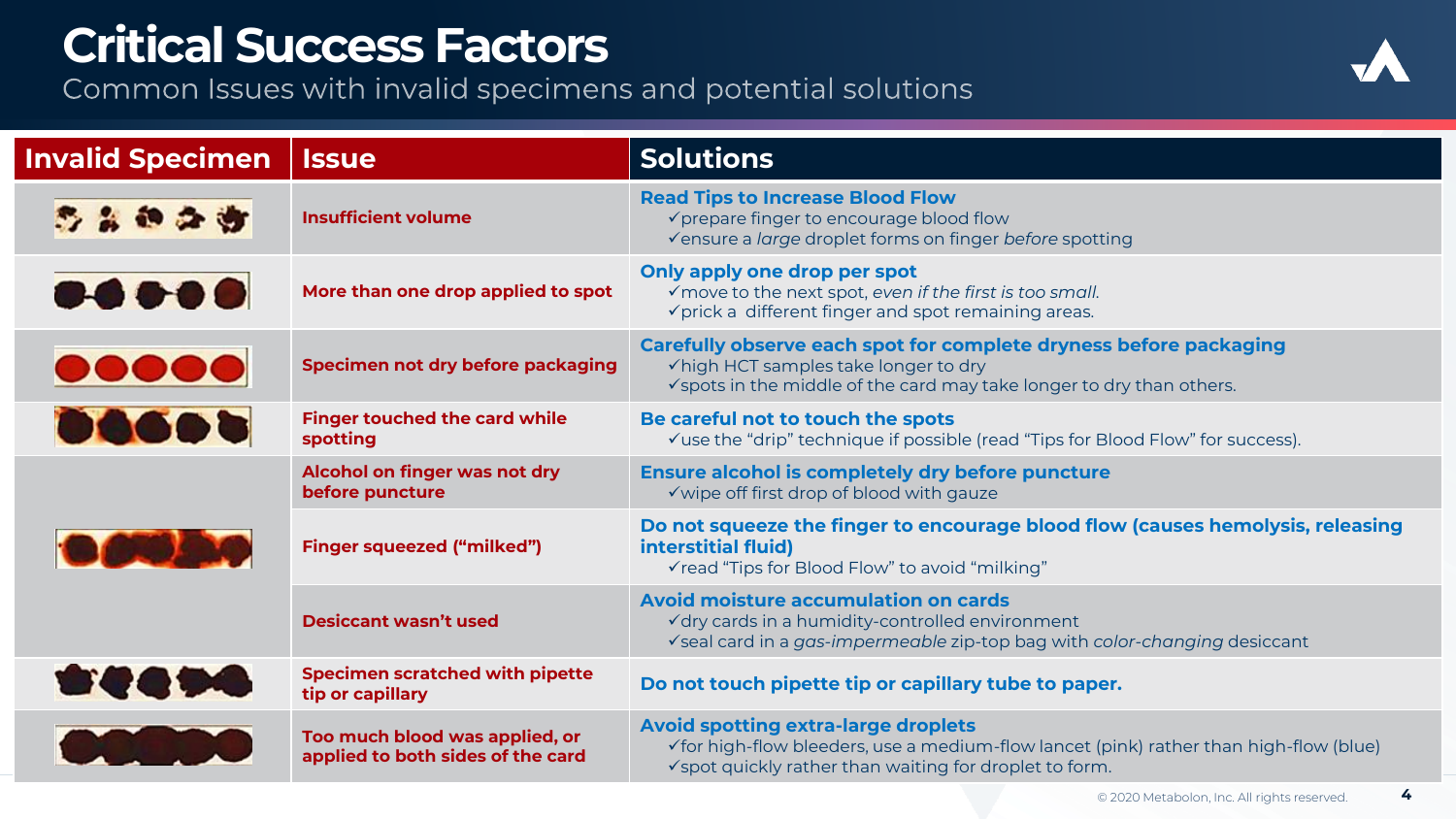## **Collection Guidelines**

**Dried Blood Spot Cards** 



- ✓Only one sample per card (5 spots/sample)
	- Cards may be cut *prior to* spotting if > 1 subject per card is desired.
- ✓Puncture just off-center on the finger pad.
	- Recommend middle or ring finger of non-dominant hand
	- Prick 2<sup>nd</sup> finger if needed to collect remaining spots
- ◆ Only apply one droplet of blood per spot
	- even if insufficient volume was collected.
	- allow a large droplet to pool at puncture site *before* spotting on the card.
- ✓Prepare within *5 minutes* of puncture
	- < 2 minutes recommended to avoid coagulation
- ✓View "Tips for Improving Blood Flow"
- x **Do not** apply more than one drop of blood per spot, *even if the spot appears too small.*
- x **Do not** "milk" the finger to encourage blood flow.
- x **Do not** touch or smear the spot.
- x **Do not** puncture the tip of the finger near the nail, or directly in the center of the pad.
- x **Avoid** puncturing the pointer or pinky fingers of dominant hand.



**Consistency** of sample collection is critical to study success and the best biological conclusions.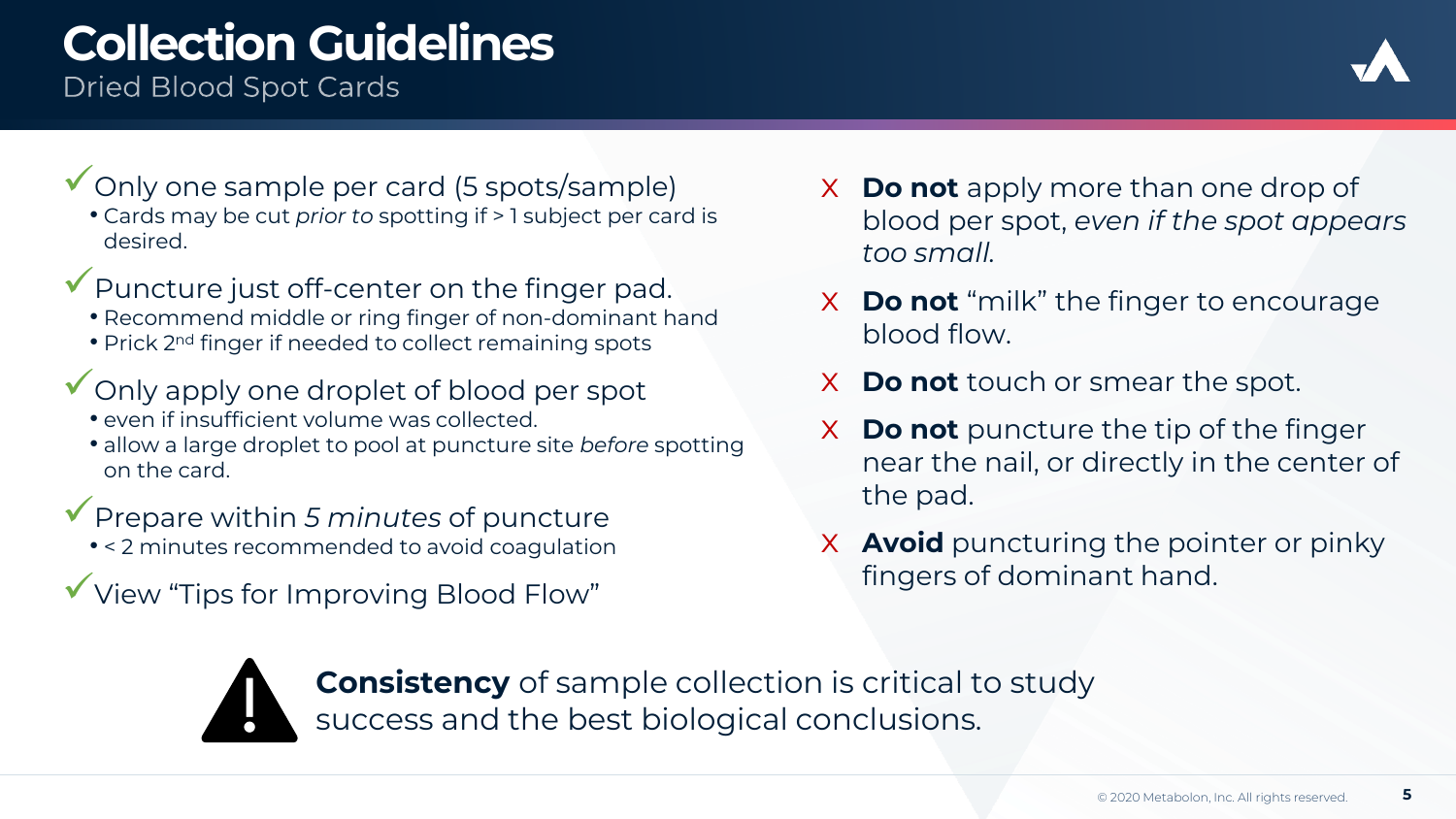# **Tips to Increase Blood Flow**

**Dried Blood Spot Cards** 



#### **Prepare puncture site:**

- ▶ **Warm the puncture site** (warm water rinse; hold a cup of hot liquid; use hand-warmers)
- ▶ **Gently massage** the area in the direction of puncture site (palm to fingertip)
- ▶ **Use "windmill technique"** to encourage blood flow to the fingers:
	- Straighten arm and rapidly rotate at the shoulder to create large circles, like a windmill.
	- Emphasize the downward portion of each rotation.
- ▶ **Use a "high flow" lancet** (16.5g x 2mm depth)



BD Microtainer® # 366594

### **During Collection:**

- ▶ **Maintain flow** by standing during collection, keeping puncture site lower than heart
- ▶ **Gently massage** from palm to fingertip, **DO NOT** "milk" the finger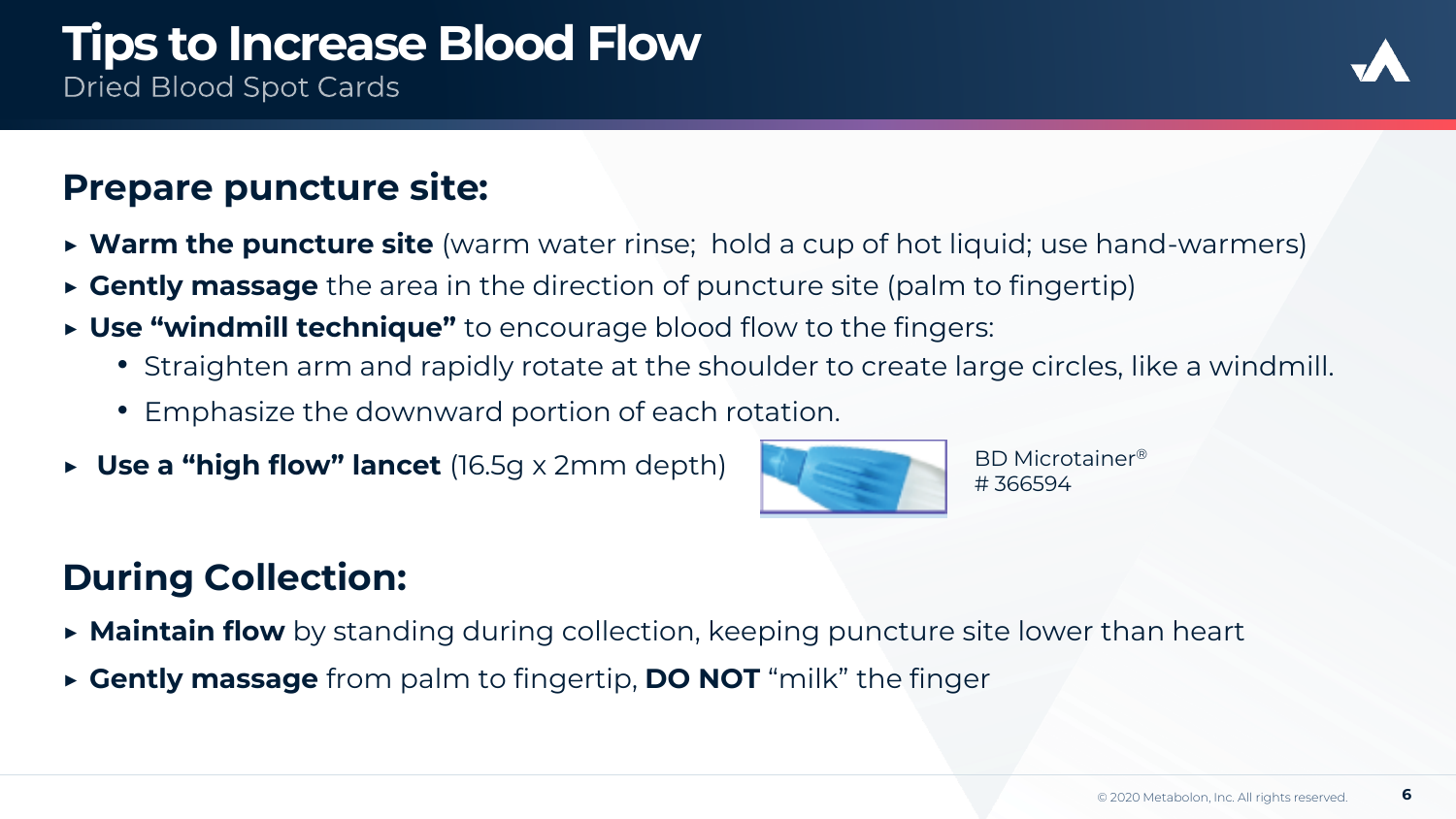# **Capillary Blood Collection & Spotting Protocol**

- 1. Gather the Materials Needed and prepare them for use
- 2. Read DBS Collection Guidelines & Tips to Improve Blood Flow
- 3. Clean finger-tip with alcohol wipe
- **4. STOP!** and ensure alcohol has fully dried or wipe dry with gauze
- 5. Press lancet *firmly* against finger until it "clicks", **hold for ~1 second** then release
- 6. Wipe off first drop of blood with gauze
- **7. STOP!** Allow a **large droplet to pool on the finger** before proceeding
- 8. Once large droplet forms, prepare the spot using either technique:
	- **Drip:** Hover finger over outlined area until droplet falls freely onto card
	- **Wick:** Carefully touch the surface of the droplet (not the finger) to the card until the paper wicks a sufficient volume of blood from the puncture site
- 9. Repeat Step 8 until remaining spots are prepared (at least two spots required per analysis). **Prepare all spots within 5 minutes** (<2 minutes for best results). Prick an additional finger if blood flow becomes too slow.
- 10. Stop the blood flow with gauze and apply bandage.
- 11. Wait ~ 2 minutes, then proceed to **drying steps**.

#### **Materials Needed:**

- alcohol wipe, *opened*
- gauze pad, *opened*
- Lancet, *cap unscrewed*
- bandage, *opened*
- DBS card, *fold back cover to expose spots*
- Sharps container for lancets • drying rack, *set up*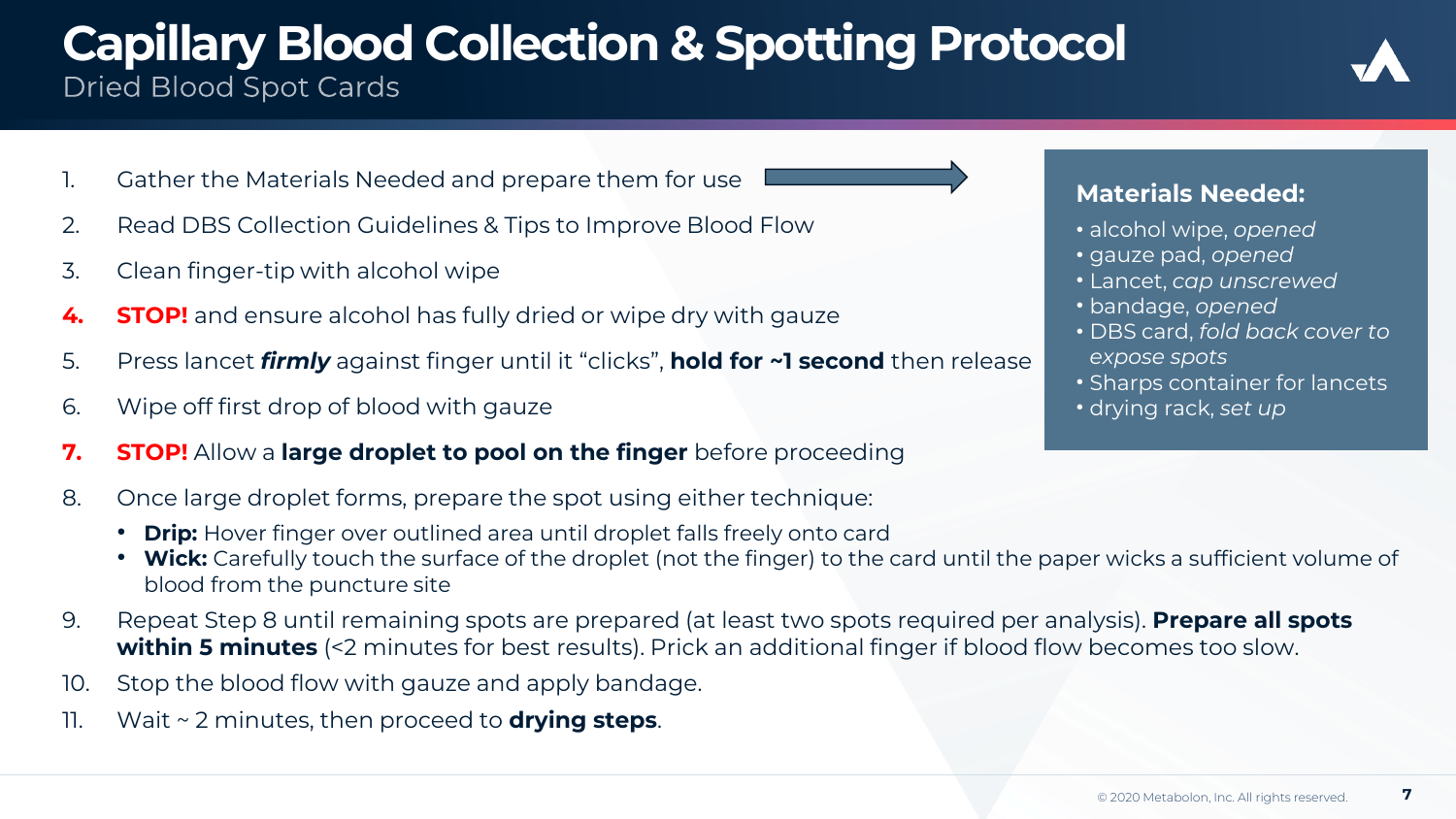#### **Drying StepsDried Blood Spot Cards**





- $\triangleright$  Passively dry spots for 4 hours ( $\pm$  1) at room temperature.
	- Keep away from direct air flow, sunlight and heat
- ▶ Place cards face up (spots exposed; cover tucked behind spots), in a horizontal position as shown on Whatman drying rack or in a similar manner
- ▶ Since Hematocrit (HCT) influences dry time, be sure to *visually check each spot for dryness*  before packaging
	- Higher HCT = longer dry time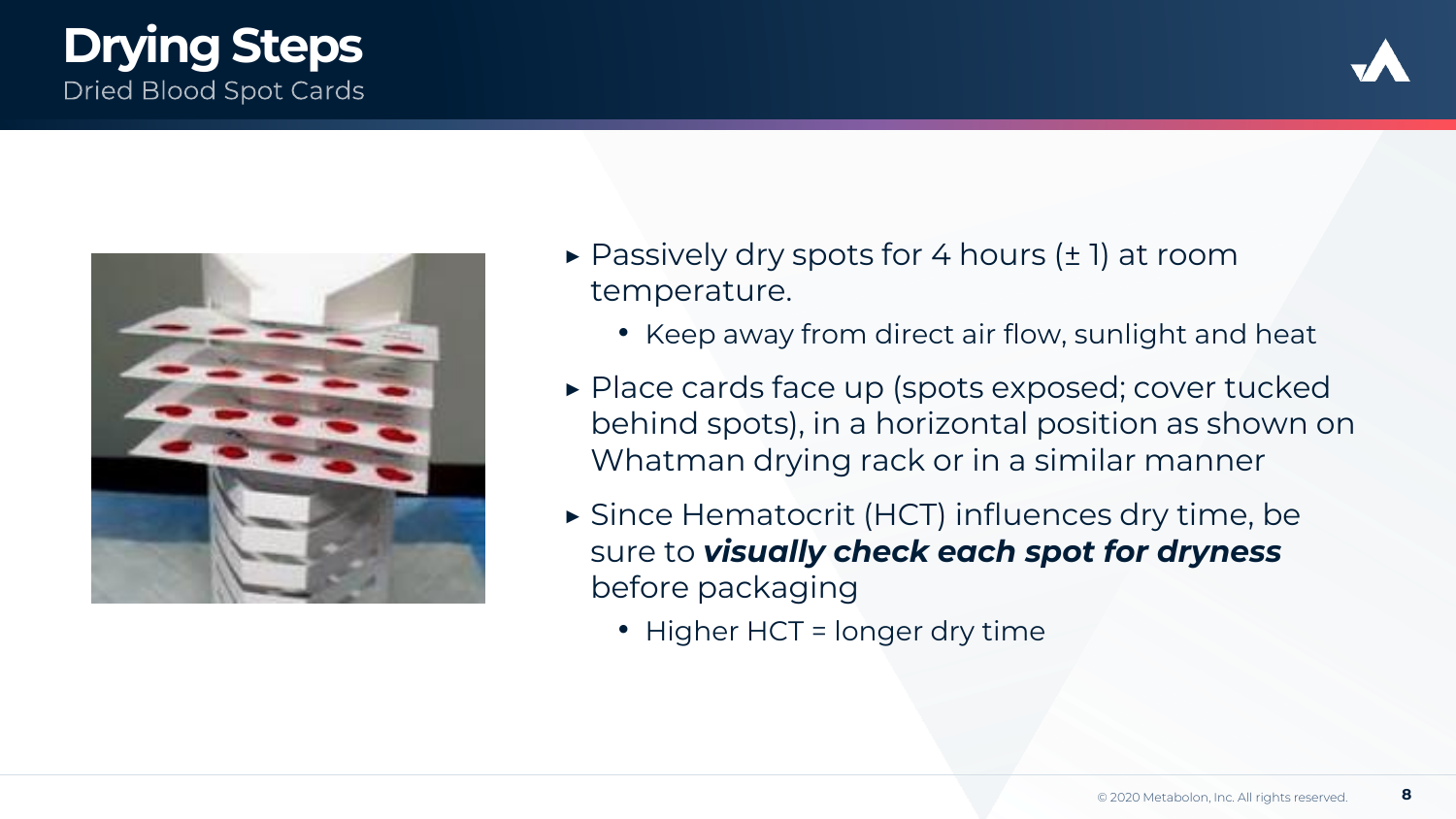

### ▶**After drying, package each sample** (including blank cards):

- Secure flap to cover spots.
- Seal in a *gas-impermeable*, zip-top bag.
- Add 1 2 packs of color-changing desiccant (1-2 grams each) to each bagged sample.
- Sporadically place a small humidity card inside the sample bags (~1/20 samples should contain a humidity card). *This is only required if desiccant is not humidity-indicating.*

#### ▶ **Store samples as cold as possible** (-80°C preferred).

- Contain all bagged samples in a secondary vessel (large zip-top bag, or box).
- For best stability results, all samples should be stored for at least 3 weeks after collection is complete.

#### ▶ **Ship samples as cold as possible** (dry ice is preferred).



**Consistency** in how your samples are stored and shipped is critical to study success and the best biological conclusions.